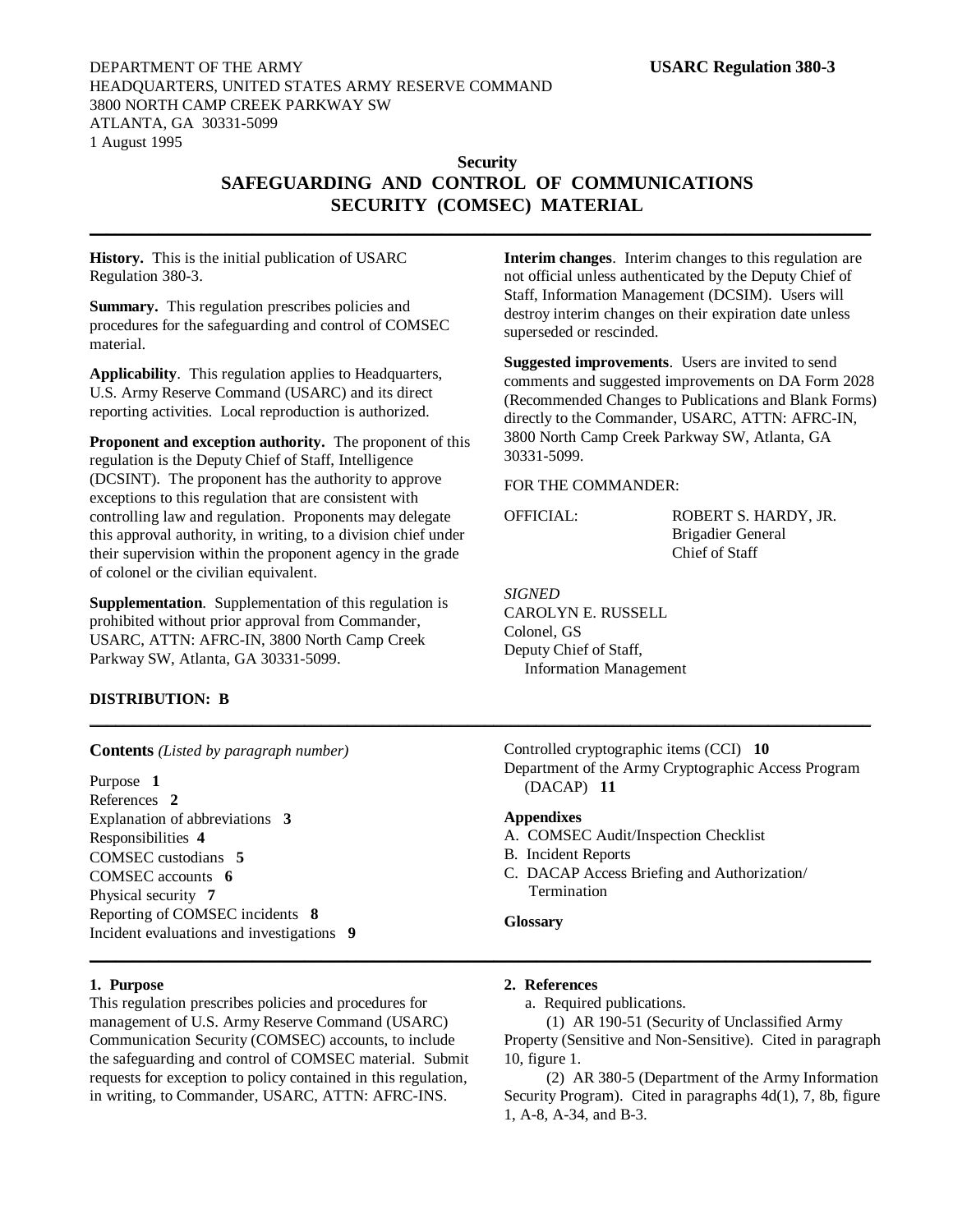(3) AR 380-19 (Information System Security). Cited in paragraphs 6c and 8.

(4) AR 380-40 (Department of the Army Policy for Safeguarding and Controlling COMSEC Information). Cited in paragraphs  $4c(4)(b)$  and (d),  $4d(1)$ , 4e, 10,  $11d(5)(d)$ , figure 1, appendix A, and B-1.

(5) DA Pam 25-380-2 (Security Procedures for Controlling Cryptographic Items). Cited in paragraphs 6c, 8, and 10.

(6) TB 380-41 (Procedures for Safeguarding, Accounting and Supply of COMSEC Material). Cited in paragraphs 4d, 4e, 8, 9a, 10, figure 1, appendix A, B-1, and B-2a(11).

b. Related publications.

(1) AR 15-6 (Procedures for Investigating Officers and Boards of Officers).

(2) AR 25-12 (Communications Security Equipment Maintenance and Maintenance Training).

(3) AR 25-400-2 (The Modern Army Recordkeeping System (MARKS))

(4) AR 380-53 (Communications Security Monitoring).

c. Recordkeeping requirements. This regulation requires the creation, maintenance, and use of the following specific records: File Number 380-5a, Cryptographic Access Authorization and Termination (USARC Forms 65-R).

### **3. Explanation of abbreviations**

Abbreviations used in this regulation are explained in the glossary.

#### **4. Responsibilities**

a. The USARC DCSINT will --

(1) Prescribe policy and procedures for safeguarding and controlling COMSEC material.

(2) Establish and maintain a Command COMSEC Inspection Program.

(3) Approve, in coordination with Deputy Chief of Staff, Operations (DCSOPS), all requests for the establishment of COMSEC accounts.

(4) Ensure that all COMSEC incidents are properly and promptly reported within the Command.

b. The USARC DCSIM will--

(1) Appoint in writing a minimum of one individual as a COMSEC Inspector.

(2) Conduct Command COMSEC Inspections of all regional support commands (RSC), direct reporting commands (DRC), USARC installations and Regional Training Sites. Inspections will not exceed an interval of 24 months.

(3) Approve, in coordination with DCSINT, all requests for initial key material.

(4) Act as command authority on security telephone unit, third generation (STU-III) and Reserve Component Automation System (RCAS) keys.

(5) Establish procedures for the requisition and control of STU-III key.

(6) Establish procedures for the requisition and control of RCAS key.

(7) Monitor, in coordination with DCSINT, all Cryptographic Evaluation Reports (CER) from controlling authorities (CONAUTH) that support USARC COMSEC accounts.

c. Commanders, RSCs and DRCs will--

(1) Ensure that all COMSEC custodians, alternates, and COMSEC inspectors successfully complete the Standardized COMSEC Custodian Course (SCCC) prior to appointment.

(2) Appoint, in writing, an experienced COMSEC custodian as the COMSEC Command Inspector.

(3) Establish a Command COMSEC Inspection Program for all COMSEC accounts under their jurisdiction. Such inspections will not exceed an interval of 12 months.

(4) Ensure that commanders at all levels--

(a) Appoint a qualified custodian and one alternate for each COMSEC account under their jurisdiction. Accounts that hold two-person control (TPC) material require a minimum of four alternates. For two-person integrity (TPI) material, two alternates are recommended.

(b) Ensure the Management Control Evaluation Checklist, DA Form 11-2-R, is completed by a command representative (other than the COMSEC custodian) in accordance with AR 380-40, appendix D. The COMSEC custodian will file the completed checklist within the account.

(c) Ensure that the unit COMSEC custodian promptly prepares and forwards replies to inspection deficiencies through command channels.

(d) Ensure that COMSEC users comply with the responsibilities prescribed in AR 380-40, paragraph 1-4i.

(e) Ensure that the unit COMSEC custodians complete the Semi-Annual Inventory Reports (SAIR), RCS AMC 877, as directed by Director, USACCSLA.

(f) Ensure that the unit COMSEC custodian promptly answers correspondence received from Director, USACCSLA. For USAR activities, 60 days is sufficient time to meet suspense dates.

d. COMSEC inspectors will--

(1) Ensure that units manage their COMSEC accounts in accordance with AR 380-5, AR 380-40, and TB 380-41.

(2) Use the COMSEC Audit/Inspection Checklist (app A) to conduct Command COMSEC inspections.

(3) Maintain inspection reports of subordinate unit COMSEC accounts.

e. COMSEC custodians and alternates will comply with the duties and responsibilities specified in AR 380-40 and TB 380-41.

#### **5. COMSEC custodians**

a. All COMSEC custodians, alternates and inspectors must have completed the Standardized COMSEC Custodian Course prior to appointment. The USARC Headquarters will consider exceptions on a case-by-case basis.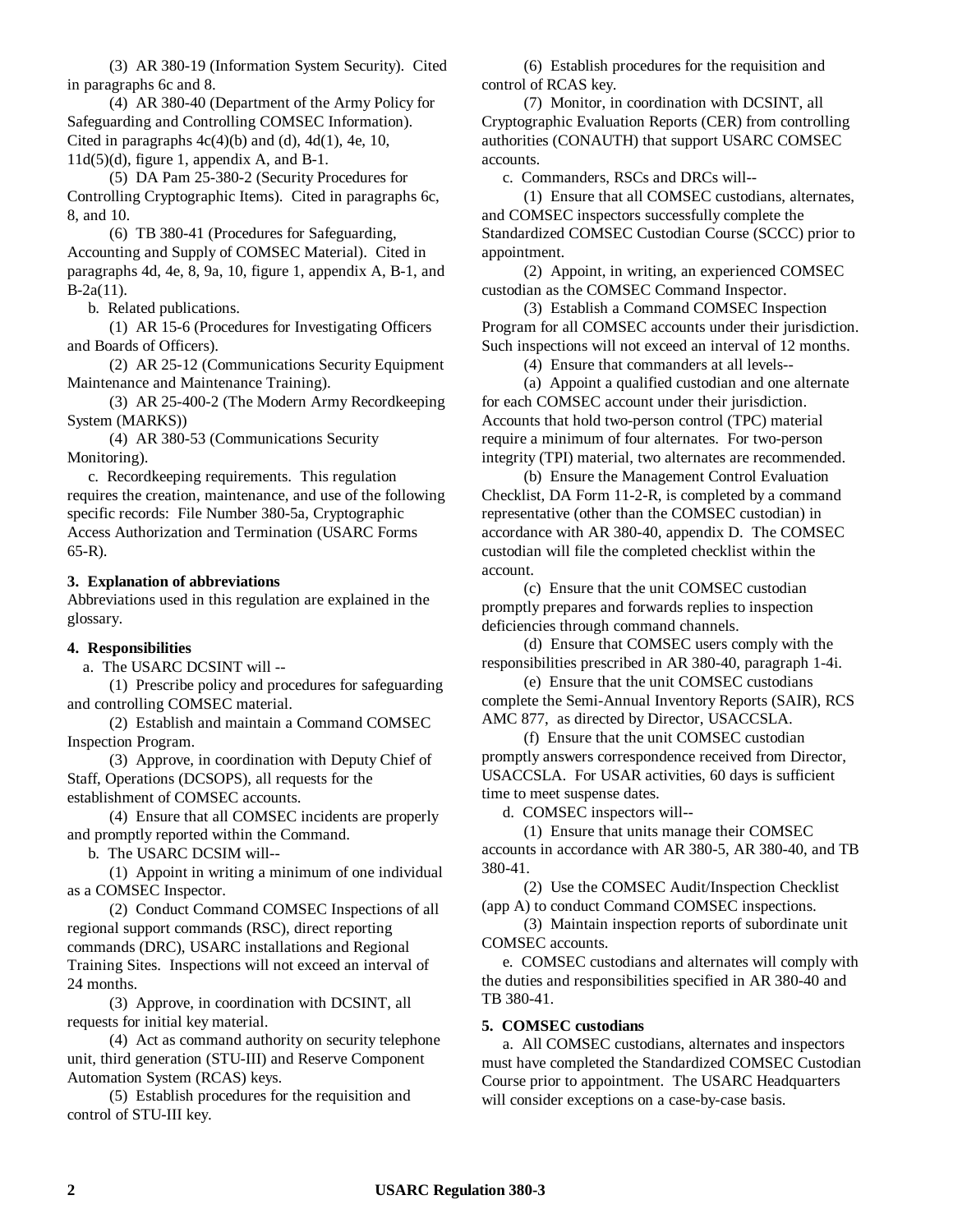b. The COMSEC custodian, or at least one of his/her alternates, must be a full-time support (FTS) individual.

### **6. COMSEC accounts**

a. Regional Support Command commanders will establish a COMSEC Material Distribution Support Activity (CMDSA) account at their headquarters. This account will provide COMSEC support to units within their region. Commanders of DRCs and other selected organizations may establish operational accounts to meet their mission requirements.

b. COMSEC accounts will not be established by any RSC subordinates below the brigade or group level.

c. All commands will prepare COMSEC Facility Approval Requests (CAR) for the establishment or relocation of a COMSEC facility/account in accordance with AR 380-19 and DA Pamphlet 25-380-2. Submit CAR(s) through Commander, USARC, ATTN: AFRC-INS, to Director, United States Army Communications Command Security Logistics Activity (USACCSLA). See CAR format at figure 1.

d. A DA Form 2012 (COMSEC Account Data), along with the certificate of training for the COMSEC custodian and alternates, will be included with any request for a new account.

e. The COMSEC custodian will submit requests for new cryptographic key, except STU-III or RCAS, in writing, through command channels to Director, USACCSLA.

### **7. Physical security**

Administer physical security of COMSEC material in accordance with AR 190-16 and AR 380-5.

### **8. Reporting of COMSEC incidents (RCS exempt, TB 380-41, para 5.25.1)**

a. Report COMSEC incidents in accordance with AR 380-19 and DA Pamphlet 25-380-2. The importance of timely reporting of COMSEC incidents cannot be overemphasized or ignored in order to protect our communication secure systems and equipment with a primary objective of maintaining national security at the highest level.

b. The four types of COMSEC incident reports are: initial, amplifying, final, and abbreviated. For detailed instructions/definitions, refer to AR 380-19 and DA Pamphlet 25-380-2.

(1) Prepare each report according to the type of COMSEC security situation involved; i.e., physical, cryptographic, or personnel. For the text and routing information needed for a report, see appendix B.

(2) Base classification of reports on the textual content. For specific guidance in classifying a report, refer to AR 380-5.

(3) The type of material and seriousness involved in the incident will determine the report precedence (if sent by electrical message) and the timeliness assigned. Refer to AR 380-5 for guidance on assigning message precedence or correspondence handling time for reports.

c. To ensure complete protection of COMSEC information, restrict release of information concerning COMSEC incident reports to a need-to-know basis and, in some situations, discuss only by a secure means or within a secure area. For additional information or assistance in the reporting of COMSEC incidents, contact Commander, USARC, ATTN: AFRC-INS.

### **9. Incident evaluations and investigations**

a. *Evaluations.* The CONAUTH will conduct evaluations and damage assessments of COMSEC incidents based upon the information provided, taking into consideration the security characteristics of the cryptosystem. The CONAUTH of the material involved will be the prime judge in determining if a compromise of the material did or did not occur. When the evaluation determines that supersession of key/equipment/material is necessary, the CONAUTH of the material must immediately notify all holders of that item and will provide all holders of the material with disposition instructions for the material involved in the incident. For additional guidance, see TB 380-41, paragraphs 5.31 and 5.32.

b. *Investigations.* In some situations, commanders may determine that a formal or informal investigation of a COMSEC incident is warranted under the provisions of AR 15-6. COMSEC incidents are normally handled locally by disinterested individuals appointed by the commander to conduct preliminary inquiries. These inquiries will provide or uncover sufficient information to determine whether or not actual compromises have occurred and to recommend measures to prevent recurrence. At the discretion of the commander of the activity, a formal investigation may be ordered and conducted in accordance with AR 15-6. The investigating personnel must be properly cleared for the information involved in the incident.

### **10. Controlled cryptographic items (CCI**)

Manage CCI in accordance with AR 190-51, AR 380-40, TB 380-41, DA Pam 25-16 and DA Pam 25-380-2.

### **11. Department of the Army Cryptographic Access Program (DACAP**)

a. The primary objective of the DACAP is to control personal access to classified cryptographic information by identifying those personnel who would have direct contact with Top Secret Cryptographic information or material. The DACAP applies to--

(1) All U.S. Army military personnel and civilian employees, including those assigned to the Reserve Components, and agents of the Department of the Army, who have access to classified cryptographic information.

(2) COMSEC custodians, alternates, and hand receipt holders.

(3) Producers or developers of cryptographic key or logic.

(4) Personnel who perform administrative and supply functions where cryptographic keying material are generated or stored (only those personnel actually having access to such material).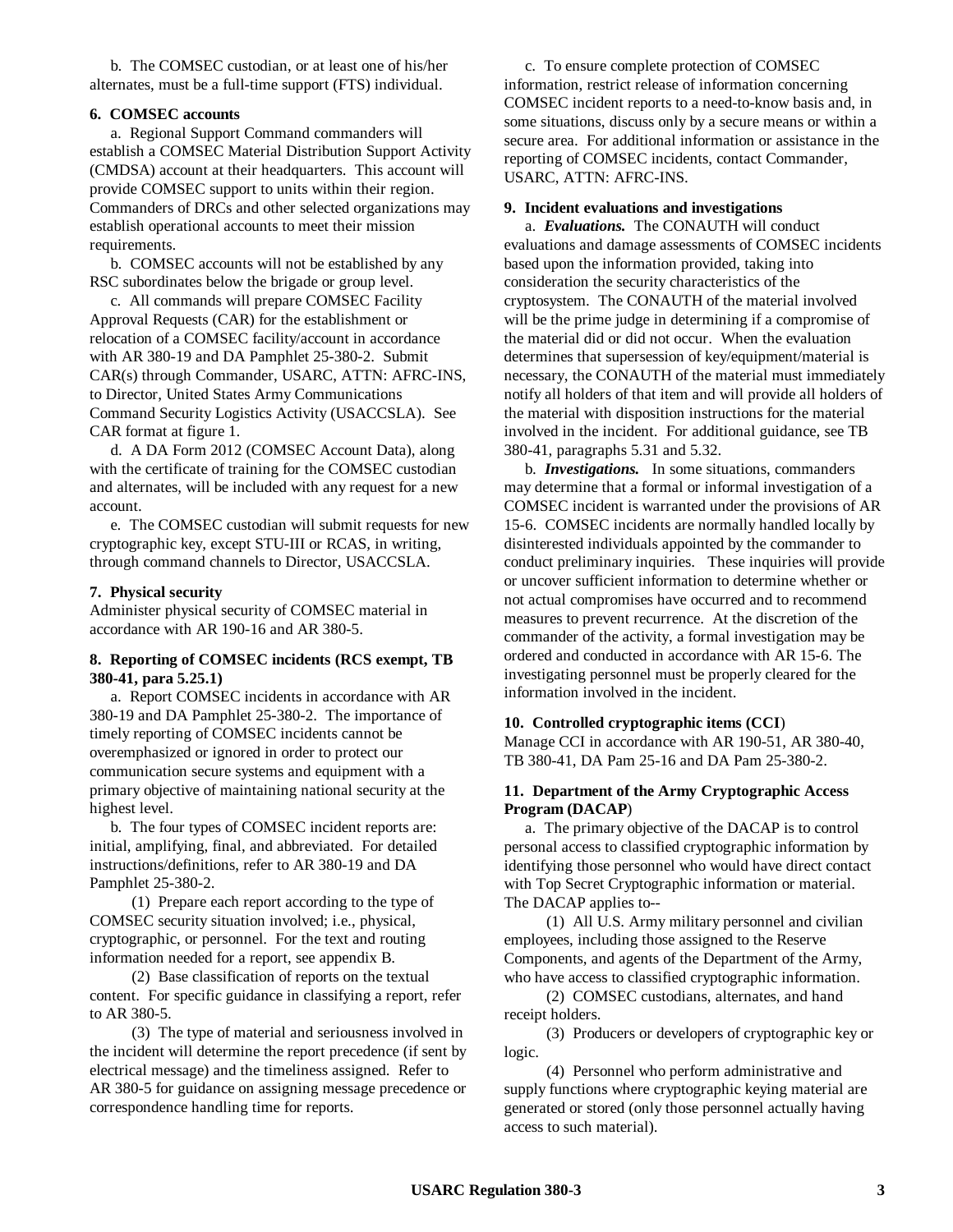(5) Personnel in telecommunication centers, secure subscriber terminals, whose duties require keying of cryptographic equipment.

b. The DACAP does not apply to--

(a) Individuals whose duties are to operate (not to key or maintain) systems using cryptographic equipment.

(b) Persons who use a KSD-64A, Cryptographic Ignition Key (CIK) to access the secure features of the STU-III telephone system.

c. The DACAP will be decentralized and managed at the RSC and DRC level. The DACAP applies only to organizations that have Top Secret COMSEC accounts.

d. The Senior Intelligence Officer (SIO) or Security Manager at each organization will--

(1) Provide program oversight.

(2) Implement the DACAP for those activities that have Top Secret COMSEC accounts.

(3) Identify an individual at each activity to serve as the point of contact (POC) with the U.S. Army Intelligence and Security Command (INSCOM) polygraph elements. The POC will be responsible for coordinating the details of all required polygraph examinations. The POC will also provide INSCOM with the number of participants to be examined (that number will be equal to 25 percent of the total number of program participants). Forward required information to Commander, 902d Military Intelligence Technical (MIT) Battalion (CounterIntelligence). ATTN: IAGPA-A-OP, Fort George G. Meade, MD 20755-5955. Preferred method of transmission is unsecure facsimile. Provide an information copy to Commander, USARC, ATTN: AFRC-INS.

(4) Changes and updates to the initial input for the DACAP will be the sole responsibility of the designated POC of the organization.

(5) The POC will--

(a) Identify those personnel who require cryptographic access and ensure they receive the cryptographic access briefing and sign a USARC Form 65- R (Cryptographic Access Authorization and Termination) (see app C). The POC will retain certification within the activity files as proof of completion.

(b) Randomly select the appropriate number of individuals for polygraph examination when notified by the INSCOM polygraph examination representative.

(c) Ensure that individuals who have been selected for polygraph examination are available at the time and place so designated for the examination.

(d) Deny cryptographic access to, or withdraw cryptographic access from, those individuals who fail to comply with any of the criteria outlined in AR 380-40, paragraphs  $1-4g(6)-(8)$  and  $h(5)-(8)$ .

(6) A representative from the 902d MIT Battalion will contact the organization POC representative to pass DACAP scheduling information for examinations. The POC will in turn schedule unit personnel for polygraph examinations and forward the names of the personnel to the 902d MIT Battalion.

e. Each organization must ensure full compliance in meeting the DACAP program criteria.

f. Direct any questions regarding the DACAP to Commander, USARC, ATTN: AFRC-INS.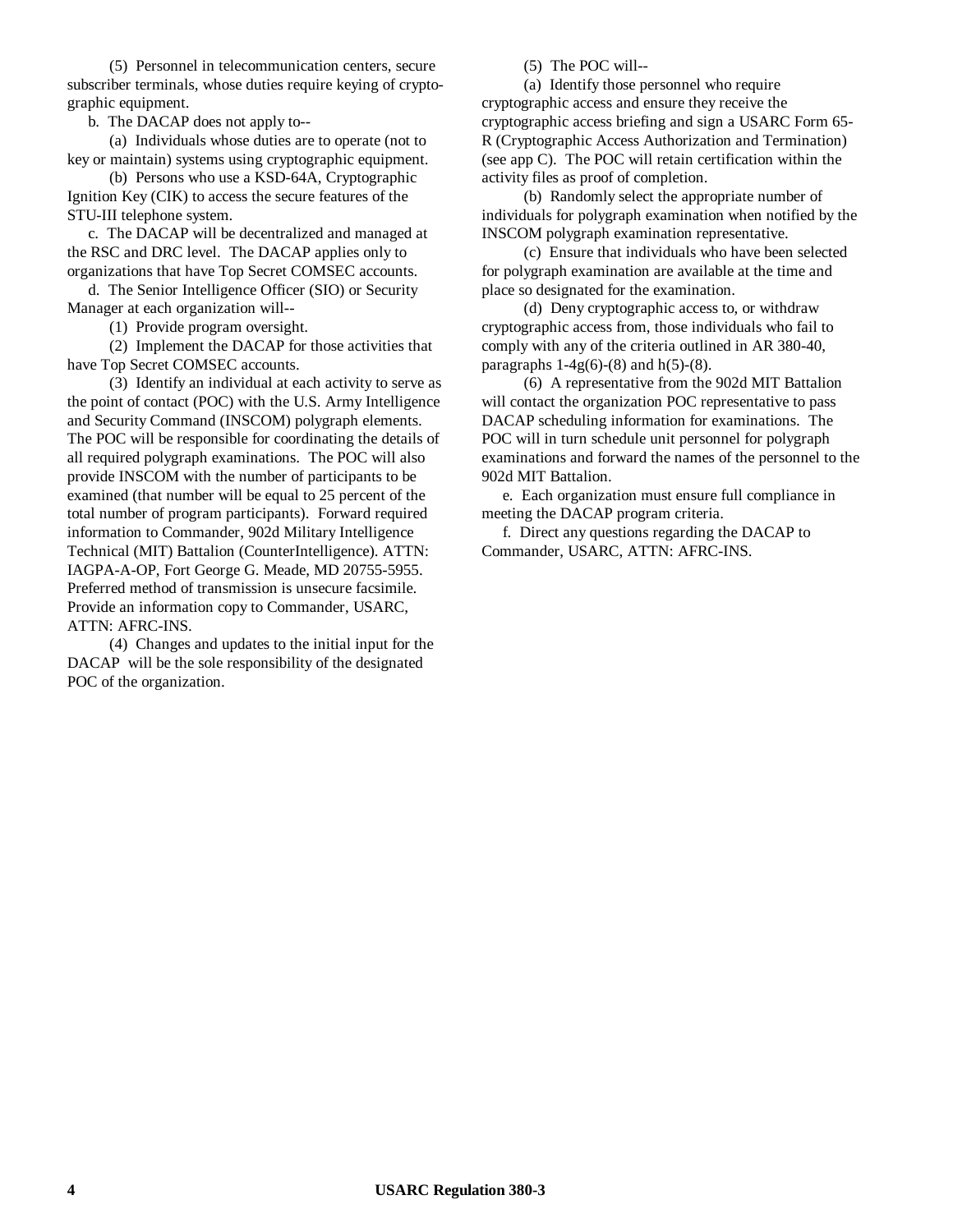#### CLASSIFICATION (AT A MINIMUM FOUO)

LETTERHEAD AFRC-XXX (380-40a) MEMORANDUM THRU Commander, U.S. Army Reserve Command, ATTN: AFRC-INS, 3800 North Camp Creek Parkway, SW, Atlanta, GA 30331-5099 FOR Director, United States Army Communications-Electronics Command, Communications Security Logistics Activity, ATTN: SELCL-KPD-AU, Fort Huachuca, AZ 85613-7090 SUBJECT: COMSEC Facility Approval Request (CAR) 1. References: a. AR-380-40 (Department of the Army Policy for Safeguarding and Controlling COMSEC Information). b. TB 380-41 (Procedures for Safeguarding, Accounting and Supply of COMSEC Material). c. AR 380-5 (Department of the Army Information Security Program). 2. This command has a requirement to (establish) (alter) (relocate) a COMSEC facility. *[Complete as appropriate.]* a. The following information is submitted IAW paragraph 2.1.2, TB 380-41, Oct 94 (or latest update/revision). (1) Requesting Unit: *[Complete mailing address and UIC.]* (2) Telephone Number: *[DSN and Commericial number if available.]* (3) COMSEC Account Number: **[***If for new account, ENTER TBA (to be assigned).]* (4) Facility Location: *[Enter complete address, to include, building, room, floor numbers. (Must be complete for courier address.)]* (5) Type of Facility: *[Fixed or Mobile (in most cases fixed).]* (6) Purpose of Facility: *[Storage, Operation, Admin, etc.]* (7) System/Equipment: *[E.g., TSEC/KY-57, TSEC/KG-30. (Use Short title of "System" O/H or AUTH, DO NOT LIST COMPONENTS.)]* (8) Highest classification of material to be held: *[TOP SECRET, SECRET, etc. (EQUIPMENT OR KEY).]* (9) Physical Security: *[Describe facility construction; e.g., Cement block walls, poured concrete floor, lightweight concrete ceiling and two solid wood doors. Describe other factors; e.g., security locks, containers, barred windows. Give actual physical measurements of facility; e.g., doors, windows, thickness of walls, ceiling, floor (if not on a slab). SUGGEST YOU PROVIDE A LIMITED SKETCH OF THE FACILITY. (IF MULTI-LEVELS, SHOW ALL LEVELS AND SPECIFY EXACT LQCATION QF YOUR FACILITY.)]* (10) Protection of COMSEC material: *[Explain how material is stored within the facility in accordance with AR 190-51, AR 380-5, and DA Pamphlet 380-2. Store classified equipment and keying material in a GSA-approved security container. Store TOP SECRET key under Two-Person Integrity (TPI) procedures, employing two different container combination locks, with no one person having access to both container combinations. One of the lock combinations is built in the container. The second combination is affixed to the insert container located within the two-drawer GSA approved safe. All persons having access to the TPI container(s) will have a TOP SECRET clearance. Explain how all COMSEC material is protected during work and non-duty hours and describe any supplemental security measures that will be in effect.]* b. Affirmation: Applicable standards can be met for the operation, storage, and destruction of COMSEC material, as outlined in TB 380-41. *[This is a standard statement.]* 3. For additional information, contact *[(Name), DSN/Commercial telephone number(s)].* FOR THE COMMANDER *[If appropriate]*

> SIGNATURE BLOCK OF COMMANDER (or Authorized Rep)

**Figure 1. COMSEC Facility Approval Request (CAR) format**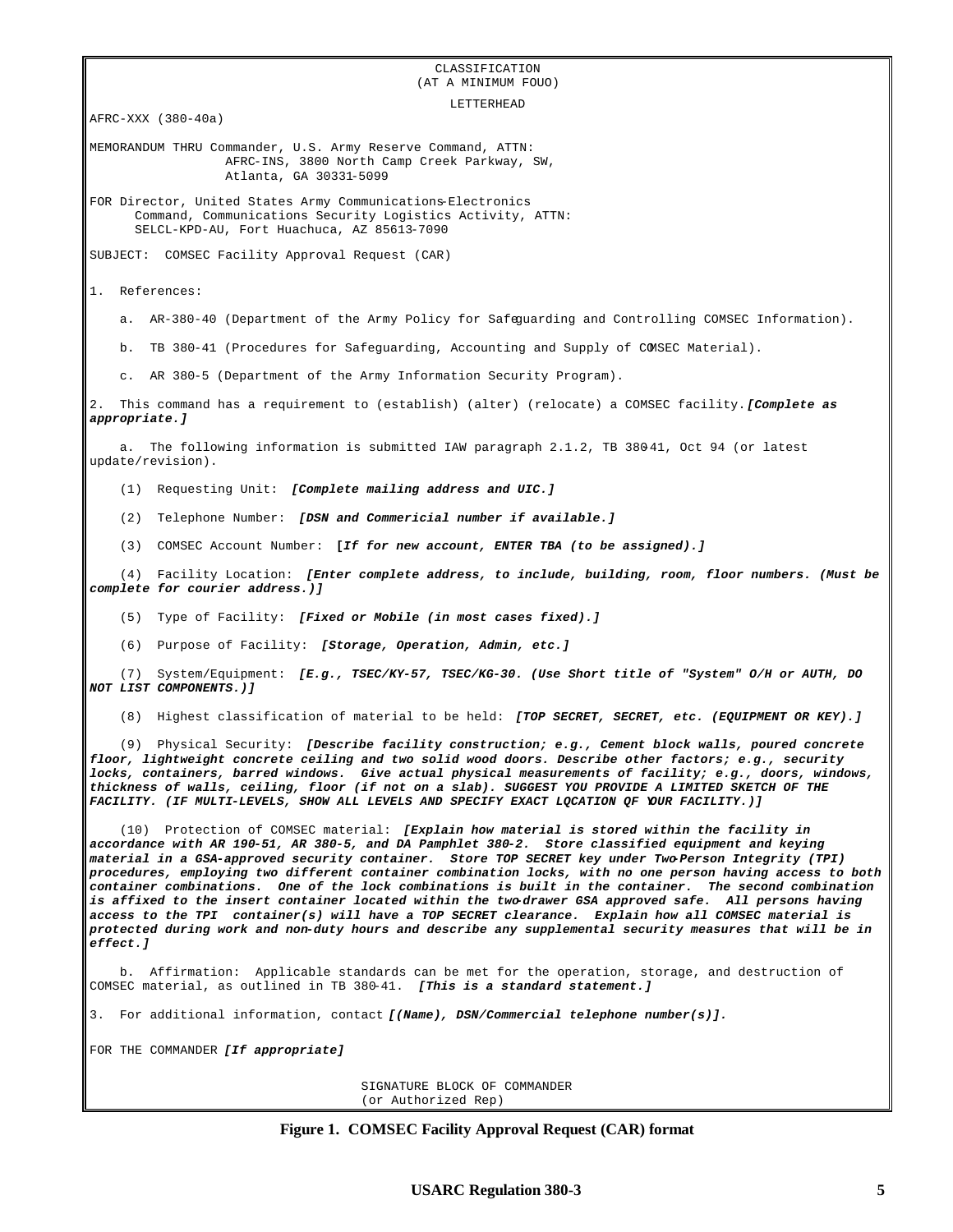## **Appendix A COMSEC Audit/Inspection Checklist**

### *The following checklist contains questions covering those vital areas the COMSEC auditor/inspector will examine during the audit/COMSEC facility inspection.*

A-1. Is a Restricted Area Visitor Register (DA Form 1999-R) being properly maintained by the account *(AR 380-40, para 4-6c and TB 380-41, para 5.2c)*, and is a Privacy Act Statement being displayed near the Visitors Register? *(TB 380-41, para 5.2d)* Is an access list being maintained? *(AR 380-40, para 4-6)*

A-2. Has the COMSEC custodian satisfactorily completed the TRADOC-approved Standardized COMSEC Custodian Course prior to their appointment or is he/she scheduled to attend in the near future? *(AR 380-40, para 2-lb and TB 380-41, para 2.7b)* When?

A-3. Does the reference library used by COMSEC personnel contain copies of AR 380-40, TB 380-41? *(AR 380-40, para 1.2)*

A-4. Is the COMSEC account custodian maintaining a copy of the Cryptofacility Approval and the initial request for that approval? *(AR 380-40, para's 4-3 and 4-4, and TB 380-41, para 2-1)* Is the approval current? Have any changes occurred, such as relocation of the facility,changes/modifications made to the facility, room number, other changes?

A-5. Is the COMSEC Account Data (DA Form 2012) prepared correctly? *(TB 380-41, para 2-12)* Is it up-to-date and are the clearances of the listed personnel at least equal to the Cryptofacility approval?

A-6. Is a copy of the latest USACCSLA audit/inspection and Command inspection on file *(AR 380-40, para 6-2b and TB 380-41, para 4.6),* and were all discrepancies discovered during the USACCSLA audit/inspection and command inspection reconciled? *(AR 380-40, para 6-2c)*

A-7. Is the COMSEC material being protected/stored properly? *(AR 380-40, para 2-15, and TB 380-41, para 5.8)* Is Top Secret COMSEC material being protected/stored properly? *(AR 380-40, para's 2-17 and 2-18 and TB 380-41, para 5.8.1a)*

A-8. Have the combinations to security containers been changed? *(AR 380-5, para 5-104 and TB 380-41, para 5.1.4h)* Are Standard Forms 700/701/702 being maintained by the account custodian? *(AR 380-5, para 5-104 and TB 380-41, para 5.4)*

A-9. Is a COMSEC Account Daily Shift Inventory (DA Form 2653-R) being maintained by the account custodian? *(TB 380-41, para 4.15c)*

A-10. Is the COMSEC custodian aware of the procedures for inspecting keying material for signs of tampering upon initial receipt, during inventory and prior to each use? *(AR 380-40, para 2-18h and TB 380-41, para 4.7)*

A-11. Is a physical inventory taken of all COMSEC material located in the account? *(TB 380-41, para 4.16)* Are there any superseded key/publications (ARKAG-1) on hand that should have been destroyed? *(TB 380-41, para 4.22)*

A-12. Does the COMSEC account still maintain accountability of Controlled Cryptographic Items (CCI)? *(TB 380-41, para 3.2.1b)*

A-13. Is the COMSEC custodian maintaining keying material in the COMSEC account for which no requirement exists? *(TB 380-41, para 3.9)* Does he/she understand the intended use of any keying material currently in possession? *(TB 380-41, para 3.4)* In terms of production, distribution, storage, and destruction cost, could their operational key be placed in a contingency status? *(TB 380-41, para 3-4)*

A-14. Does the COMSEC custodian know who the controlling authorities are for all key material maintained in the account? *(TB 380-41, para 3.4)*

A-15. Has a complete page check of all accountable COMSEC publications been performed? *(TB 380-41, para* 4.7. 6*)* Have all amendments been posted and residue destroyed? *(TB 380-41, para 4.18)*

A-16. Are the COMSEC account files prepared IAW the Modern Army Recordkeeping System (MARKS) and are old files and publications being disposed of properly? *(AR 25-400-2 & TB 380-41, para 4.6)*

A-17. Was all material on hand receipt physically inventoried for the audit and is a hand receipt holder's briefing statement on file within the account? *(AR 380-40, para 2-11 & TB 380-41, para 4.14 & 4.19.2d)*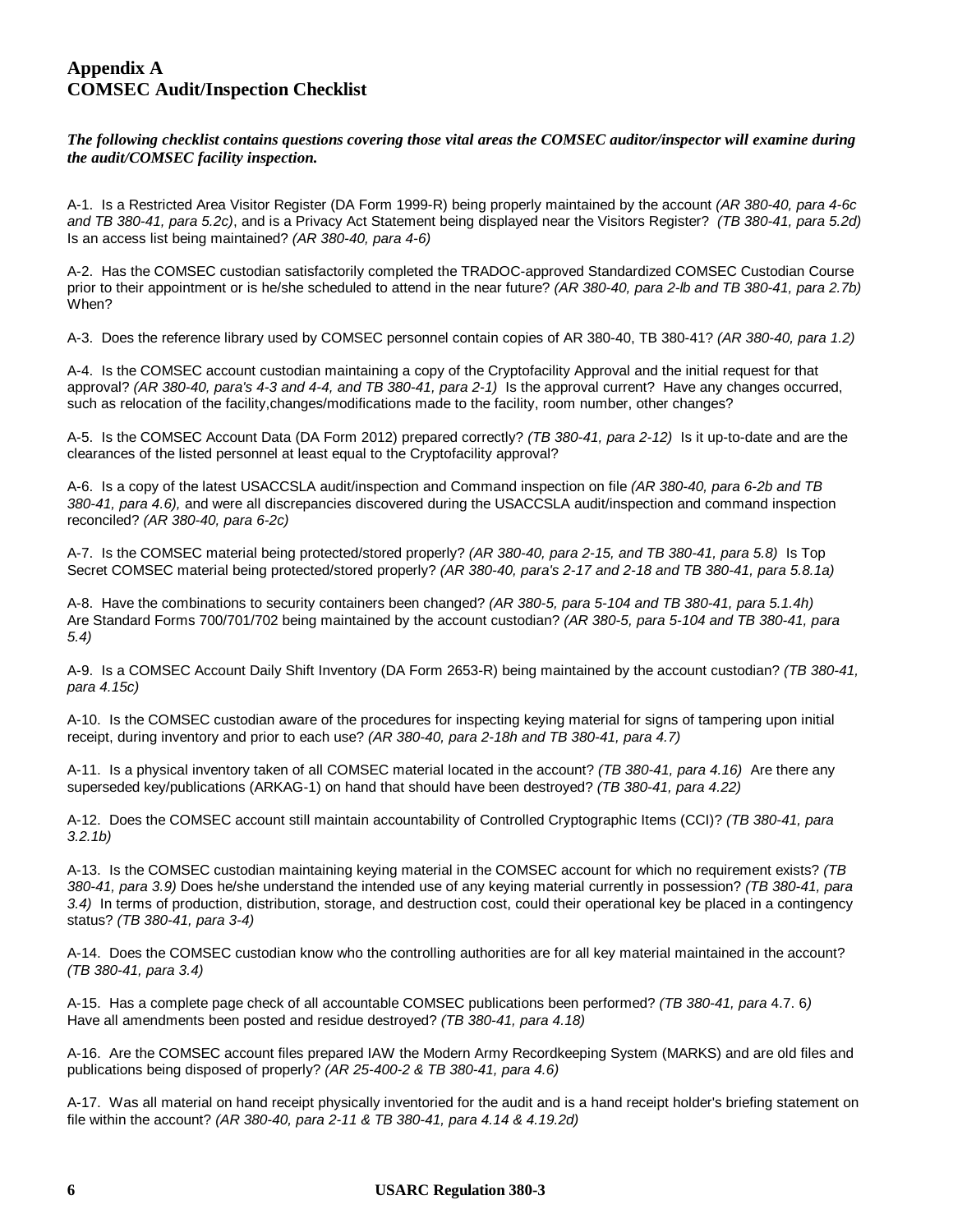A-18. Are Item Register (IR) cards being prepared/maintained and has all material received by the COMSEC custodian been recorded on item register cards? *(TB 380-41, para 4.10)*

A-19. Are the COMSEC Material Reports (SFs 153) being prepared correctly? *(TB 380-41, para 4.12)*

A-20. Are Consolidated Destruction Reports being prepared correctly? *(TB 380-41, para 4.22.4b)*

A-21. Are the COMSEC Material Voucher Control Registers (DA Form 4669-R), Outgoing & Local, being properly maintained? (Example: 0001-4999 for outgoing vouchers reportable to the ACCOR and 5000-9999 for Local vouchers) *(TB 380-41, para 4.)*

A-22. Is the destruction of COMSEC material being properly documented and reported? *(TB 380-41, para 4.11 & 4.22)*

A-23. Are the destruction methods (burning, shredding, pulverizing, etc.) being used by the COMSEC custodian? *(TB 380-41, para 4.22)*

A-24. Is the COMSEC custodian signing reports received/completed by the alternate custodian during the custodian's absence? *(TB 380-41, para 2.8a(2) & 4.16.1d(4))*

A-25. Are the Certification/Correction pages to Semi-Annual Inventory Reports (SAIR) and Change of Custodian Inventory Reports (CCIR) being prepared? *(TB 380-41, para 4.16)*

A-26. Is all ALC 3 material inventoried at least semiannually (SAIR) and upon change of COMSEC custodians? *(TB 380-41, para 4.16.5)*

A-27. Is all ALC 4 material inventoried locally inventoried annually and upon change of COMSEC custodians? *(TB 380-41, para 4.16.5)*

A-28. Is a DD Form 1435 (COMSEC Maintenance Training & Experience Record) prepared for all personnel engaged in the installation, maintenance, or repair of COMSEC equipment? *(AR 25-12, chapter 4)*

A-29. Does the COMSEC account custodian maintain Standing Operating Procedures (SOP)? *(TB 380-41, para 2.2.a)*

A-30. Is an Emergency Plan being maintained and are quarterly drills (dry runs) being conducted? *(AR 380-40, para 3-4 and TB 380-41, para 5.18)*

A-31. Is the account's Defense Courier Service (DCS) Form 10 valid? *(AR 380-40 and TB 38041)*

A-32. Has a Department of the Army Cryptographic Access Program (DACAP) been established and are personnel enrolled in the program? (Ask to see the cryptographic access certification) *(AR 380-40, chap 8)*

A-33. Is there a completed copy of the last Management Control Evaluation (DA Form 11-2-R) filed within the COMSEC account? *(AR 380-40, app D)*

A-34. Are there Telephone Monitoring Decals (DD Form 2056) placed on the front of each common telephone within the inspected activity? *(AR 380-53)*

A-35. For Secure Telephone Units (STU), has the DD Form 2056 been applied to the instrument and the wording "DO NOT DISCUSS CLASSIFIED INFORMATION" on the form been removed or obliterated? *(AR 380-53)*

A-36. Do all computer systems have a log-in screen with the following statement: "DO NOT PROCESS, STORE, OR TRANSMIT CLASSIFIED INFORMATION ON NON-SECURE TELECOMMUNICATIONS SYSTEMS. OFFICIAL DOD TELECOMMUNICATIONS SYSTEMS, INCLUDING THIS COMPUTER SYSTEM ARE SUBJECT TO TELECOMMUNICATION SECURITY MONITORING AT ALL TIMES. USE OF THIS COMPUTER SYSTEM CONSTITUTES CONSENT TO TELECOMMUNICATIONS SECURITY MONITORING"? *(AR 380-53)*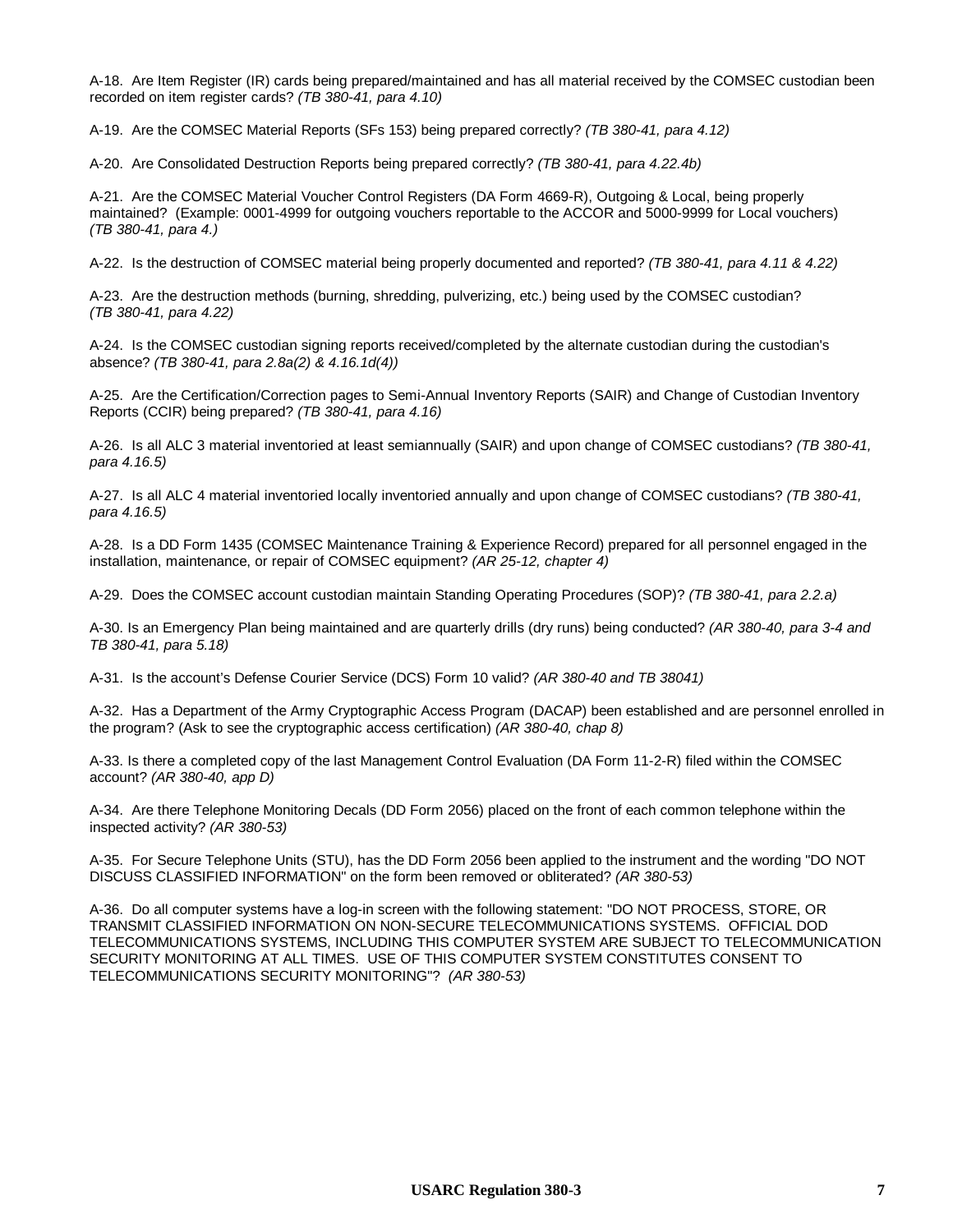# **Appendix B Incident Reports**

### **B-1. Routing of reports**

COMSEC incident reports are official command correspondence which are to be submitted by or for the commander. Activities/units submitting incident reports should use direct channels to ensure report is received within the required time frame as specified in TB 380-41, chapter 5.

### **B-2. Report preparation**

Prepare each report according to the type of COMSEC security situation involved; i.e., physical, cryptographic, or personnel. These types of incidents and the information required for each type of report is described below.

a. **Physical incident.** This type of incident involves the loss, theft, loss of control, capture, recovery by salvage, tampering, or unauthorized viewing, access, or photographing of classified COMSEC material. The incident report must contain the following information:

(1) Account Number. Enter account number involved.

(2) Material Identification. Reflect complete identification of material involved:

(a) Short Title (include edition designator).

(b) System Indicator, if applicable.

(c) Accounting/Serial Number(s) of accounting legend code (ALC) 1 and 3 material.

(3) Keyed or Unkeyed. If equipment or components were involved, indicate which status.

(4) Incident Description. Describe the incident, including date and time of discovery, and answers to the questions WHO, WHAT, WHEN, WHERE, WHY, and HOW?

(5) Compromise. Estimate the probability of possible compromise; e.g., compromise CERTAIN, PROBABLE, IMPROBABLE, POSSIBLE, IMPOSSIBLE.

(6) Key. If key is involved, identify the CONAUTH.

(7) Missing Material. When material is missing, include the following information:

(a) Date and Location: List the date, location, and circumstance of the last known sighting.

(b) Cause of Loss. List all available information pertaining to the cause of loss.

(c) Actions Taken. List all actions being taken to locate the material.

(d) Unauthorized Access. Indicate the possibility of access by unauthorized persons.

(e) Disposal Method Used. Indicate the disposal method used for classified and unclassified waste.

(8) Temporary Loss. In the event material is temporarily lost or otherwise out of proper channels, include the following information:

(a) Time and Circumstances. Indicate the exact period of time and under what circumstances the material was discovered to be out of proper channels.

(b) Action. Indicate the action which caused the material to be returned to proper channels.

(c) Clearance Status. Indicate the clearance status of persons having authorized access to the material.

(d) Surreptitious Access. Indicate the possibility of surreptitious access by unauthorized persons.

(9) Damaged Package. When a package is damaged or shows evidence of possible tampering, report circumstances that are involved. See TB 380-4l, paragraph 5.28.4.

(10) Unauthorized Access. When an unauthorized person(s) had access to classified COMSEC material or information, include in your report the following:

(a) Identity of Person(s). Indicate the identity of each person and their clearance status.

(b) Accompanied by Cleared Personnel. Indicate whether the unauthorized person(s) was (were) accompanied by cleared personnel.

(c) Time. Indicate the length of time the person(s) had access.

(11) Material Left Unprotected. Unprotected material includes material in safes, containers, rooms or vaults which have been left open or unlocked, or were discovered to have malfunctioning locking devices. See TB 380-41, paragraph 5.28.6.

b. **Personnel incident.**

(1) This type of incident is when a person having access to classified COMSEC information is suspected of ESPIONAGE, DEFECTION, SUBVERSION, or SABOTAGE; is declared AWOL; is CAPTURED; or has had his/her CLEARANCE REVOKED for cause: Include the following information in the Personnel Incident Report:

(a) COMSEC account number(s).

(b) Individual's full name, rank/grade and SSN.

(c) Date and circumstances of the incident.

(d) Results of inventories and preliminary local investigations.

(e) Results of Counter-Intelligence interviews, inter-relations, and investigations.

(f) List of missing COMSEC material or lists of all classified material to which the person had access at the time of the incident.

(g) Provide a statement of the individual's background in COMSEC and his/her knowledge of cryptoprinciples.

(2) Final Reports. All personnel incidents require final reports. *[NOTE: Initial or subsequent reports may serve as the final report by adding a statement as follows: The inquiry/interview/interrogation showed no evidence of possible compromise of classified COMSEC information. This is a Final Report.]*

c. **Cryptographic incident.** Cryptographic incidents associated with each cryptosystem are identified in the operating and maintenance instructional manuals (KAO/KAM). Include the following information in the incident report:

(1) Equipment Malfunctions.

(2) Identify the equipment or components involved.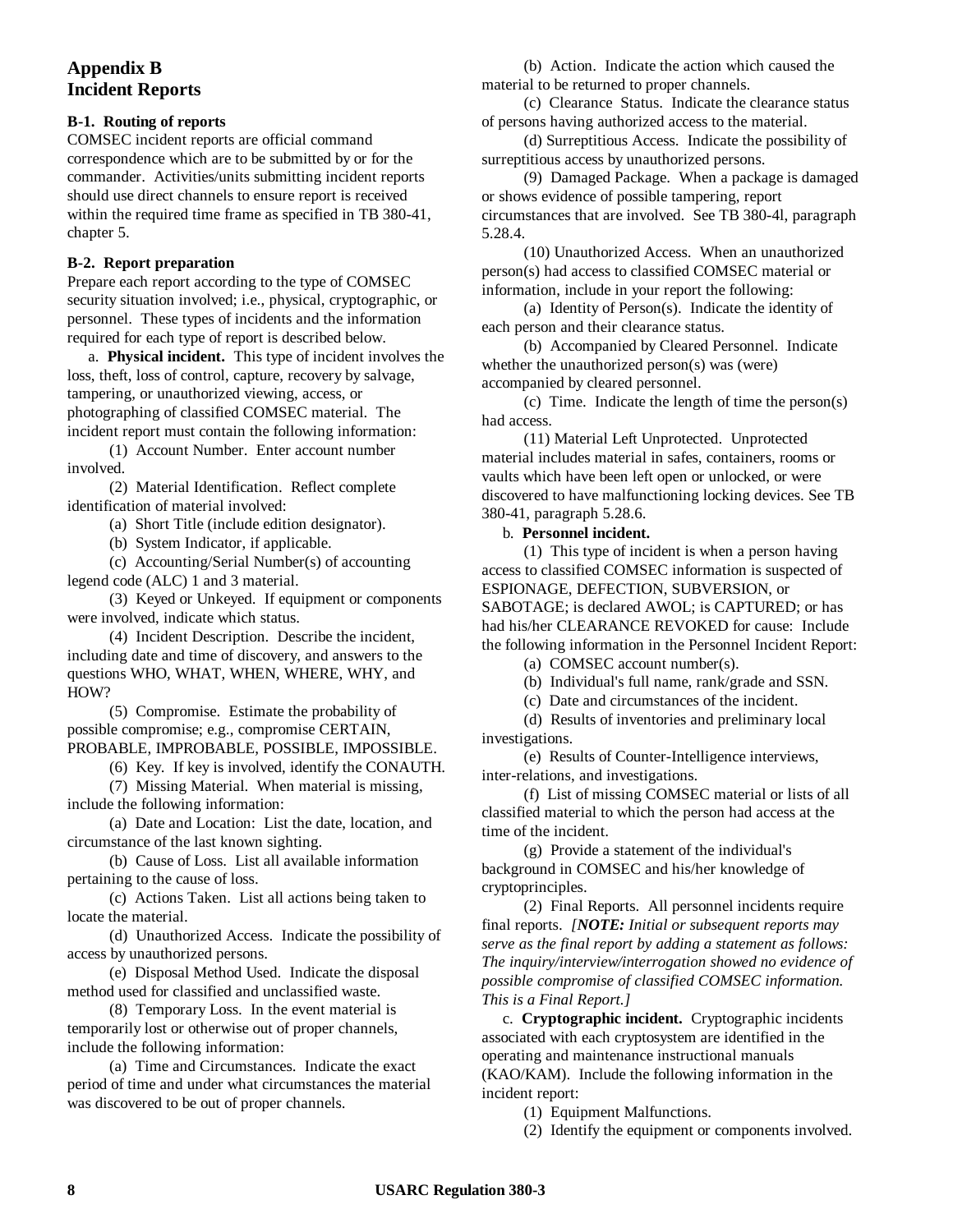(3) Describe how, and under what conditions, the equipment was being used at the time of the incident.

(4) Identify the symptoms of the malfunction. Indicate the possibility that the malfunction was deliberately caused, if applicable.

(5) In the event equipment was used to send operational traffic, identify the TRAFFIC and the SHORT TITLE of any key involved.

(6) Unauthorized Cryptoperiod Extension. When the incident involves an unauthorized extension of a prescribed cryptoperiod, include the following information in the cryptographic incident report:

(7) Describe the associated communications activity (e.g., on-line/off-line, simplex, half duplex, transmit only/receive only).

(8) Indicate the operating mode of the COMSEC equipment (e.g., message indicator, traffic flow security) and the operating speed.

(9) Report the number of messages sent or received, the number of messages received garbled, and the general type of traffic involved (e.g., COMINT, intelligence, formatted, data, speech, teletypewriter).

### **B-3. Electrical message addresses**

Below are the specific electrical message address elements for each category of incident. *[NOTE: Addressee elements should be rechecked with local Telecommunication Center for accuracy. For activities not having electrical message capability, the incident report must be submitted in memorandum format through command channels. If the report is classified, proper procedures must be applied IAW AR 380-5 for packaging and method of mailing through postal channels.]*

a. **Physicial incident.**

(1) Cryptographic Key (User Level)

*ACTION ADDRESSEE*

- \* CONTROLLING AUTHORITY(s) of the Short Title(s) involved
- \* CDR902DMIGP FT GEORGE G MEADE MD//IAGPA-CIMO//

### *INFORMATION ADDRESSEE*

- \* CDRINSCOM FT BELVOIR VA//IAOPS-HU/CI//
- \* DIRNSA FT GEORGE G MEADE MD//V51A//
- \* DIRUSACCSLA FT HUACHUCA AZ//SELCL-KPD-OR//
- \* CDRFORSCOM FT MCPHERSON GA//AFIN-CIS//
- \* CDRUSARC FT MCPHERSON GA//AFRC-IN//
- \* OTHER COMMAND CHANNELS AS APPROPRIATE
	- (2) Cryptographic Key in Distribution Channels

### *ACTION ADDRESSEE*

- \* CDR902DMIGP FT GEORGE G MEADE MD//IAGPA-CIMO//
- \* DIRNSA FT GEORGE G MEADE MD//V5lA//

#### *INFORMATION ADDRESSEE*

- \* CONTROLLING AUTHORITY OF KEYING MATERIAL
- \* DIRUSACCSLA FT HUACHUCA AZ//SELCL-KPD-OR//
- \* CDRINSCOM FT BELVOIR VA//IAOPS-HU/CI//
- \* CDRFORSCOM FT MCPHERSON GA//AFIN-CIS//
- \* CDRUSARC FT MCPHERSON GA//AFRC-IN//
- \* OTHER COMMAND CHANNELS AS APPROPRIATE

### **b. Cryptographic incident**

### *ACTION ADDRESSEE*

- \* DIRNSA FT GEORGE G MEADE MD//V51A//
- \* CDR902DMIGP FT GEORGE G MEADE MD//IAGPA-CIMO//

### *INFORMATION ADDRESSEE*

- \* CDRINSCOM FT BELVOIR VA//IAOPS-HU/CI//
- \* CDRFORSCOM FT MCPHERSON GA//AFIN-CIS//
- \* CDRUSARC FT MCPHERSON GA//AFRC-IN//
- \* OTHER COMMAND CHANNELS AS APPROPRIATE

### **NOTES:**

- 1. For effective or near future key, assign an immediate message precedence to all action addressees.
- 2. For superseded, reserve, and contingency key, assign priority precedence to all action addressees.

### **c. Personnel incident**

### *ACTION ADDRESSEE*

\* CDR902DMIGP FT GEORGE G MEADE MD//IAGPA-CIMO//

### *INFORMATION ADDRESSEE*

- \* CDRINSCOM FT BELVOIR VA//IAOPS-HU/CI//
- \* DIRNSA FT GEORGE G MEADE MD//V51A//
- \* CDRFORSCOM FT MCPHERSON GA//AFIN-CIS//
- \* CDRUSARC FT MCPHERSON GA//AFRC-IN//
- \* ALL OTHER COMMAND CHANNELS AS APPROPRIATE

### **NOTES:**

- 1. For address elements when using standard memorandum format, use plain address elements normally applied to formal memorandum correspondence.
- 2. See paragraph 8,this regulation, and paragraphs B-1 and B-2, above, for additional guidance and detailed information on submitting incident reports.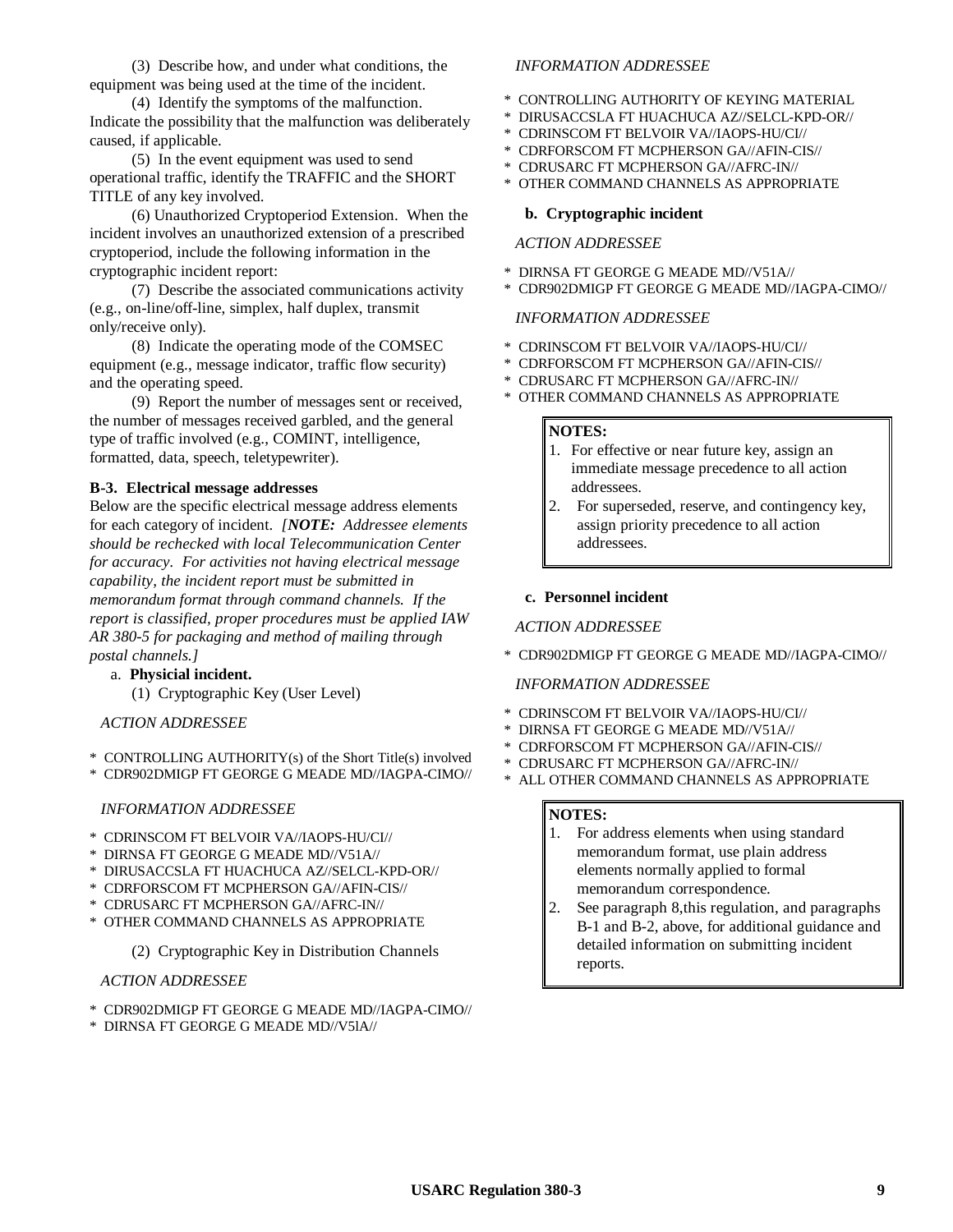# **Appendix C DACAP Access Briefing and Authorization/Termination**

### **C-1. Cryptographic Access Briefing**

The security manager and/or the POC will use the following briefing *verbatim* to indoctrinate individuals for cryptographic access.

### **CRYPTOGRAPHIC ACCESS BRIEFING**

You have been selected to perform duties that will require access to classified cryptographic information. It is essential that you be made aware of certain facts relevant to the protection of this information before access is granted. You must know the reason why special safeguards are required to protect classified cryptographic information. You must understand the directives which require these safeguards and the penalties you will incur for the unauthorized disclosure, unauthorized retention, or negligent handling of classified cryptographic information. Failure to properly safeguard this information could cause serious or exceptionally grave damage, or irreparable injury, to the national security of the United States or could be used to advantage by a foreign nation.

Classified cryptographic information is especially sensitive because it is used to protect other classified information. Any particular piece of cryptographic keying material and any specific cryptographic technique may be used to protect a large quantity of classified information during transmission. If the integrity of a cryptographic system is breached at any point, all information protected by the system may be compromised. The safeguards placed on classified cryptographic information are a necessary component of Government programs to ensure that our Nation's vital secrets are not compromised.

Because access to classified cryptographic information is granted on a strict need-to-know basis, you will be given access to only that cryptographic information necessary in the performance of your duties. You are required to become familiar with AR 380-40 as well as those publications referenced therein.

Especially important to the protection of classified cryptographic information is the timely reporting of any known or suspected compromise of this information. If a cryptographic system is compromised, but the compromise is not reported, the continued use of the system can result in the loss of all information protected by it. If the compromise is reported, steps can be taken to lessen an adversary's advantage gained through the compromise of the information.

As a condition of access to classified cryptographic information, you must acknowledge that you may be subject to counterintelligence scope polygraph examination. This examination will be administered in accordance with DOD DIR 5210.48 and applicable law. The relevant questions in this polygraph examination will only encompass questions concerning espionage, sabotage, or questions relating to unauthorized disclosure of classified information or unreported foreign contacts. If you do not, at this time, wish to sign such an acknowledgement as a part of executing a cryptographic access certification and termination memorandum, this briefing will be terminated at this point and the briefing administrator will so annotate the memorandum. Such refusal will not be cause for adverse action but will result in your being denied access to classified cryptographic information.

You should know that intelligence services of some foreign governments prize the acquisition of classified cryptographic information. You must understand that any personal or financial relationship with a foreign government's representative could make you vulnerable to attempts at coercion to divulge classified cryptographic information. You should be alert to recognize those attempts so that you may successfully counter them. The best personal policy is to avoid discussions that reveal your knowledge of, or access to, classified cryptographic information and thus avoid highlighting yourself to those who would seek the information you possess. Any attempt, either through friendship or coercion, to solicit your knowledge regarding classified cryptographic information must be reported immediately to (insert the name and phone number of the supporting counterintelligence unit).

In view of the risks noted above, if unofficial foreign travel becomes necessary, it is essential that you notify (insert appropriate security office) and receive the appropriate travel briefing.

Finally, you must know that, should you willfully or negligently disclose to any unauthorized persons any of the classified cryptographic information to which you will have access, you may be subject to administrative and civil sanctions, including adverse personnel action, as well as criminal sanctions under the Uniform Code of Military Justice (UCMJ) and/or the criminal laws of the United States, as appropriate.